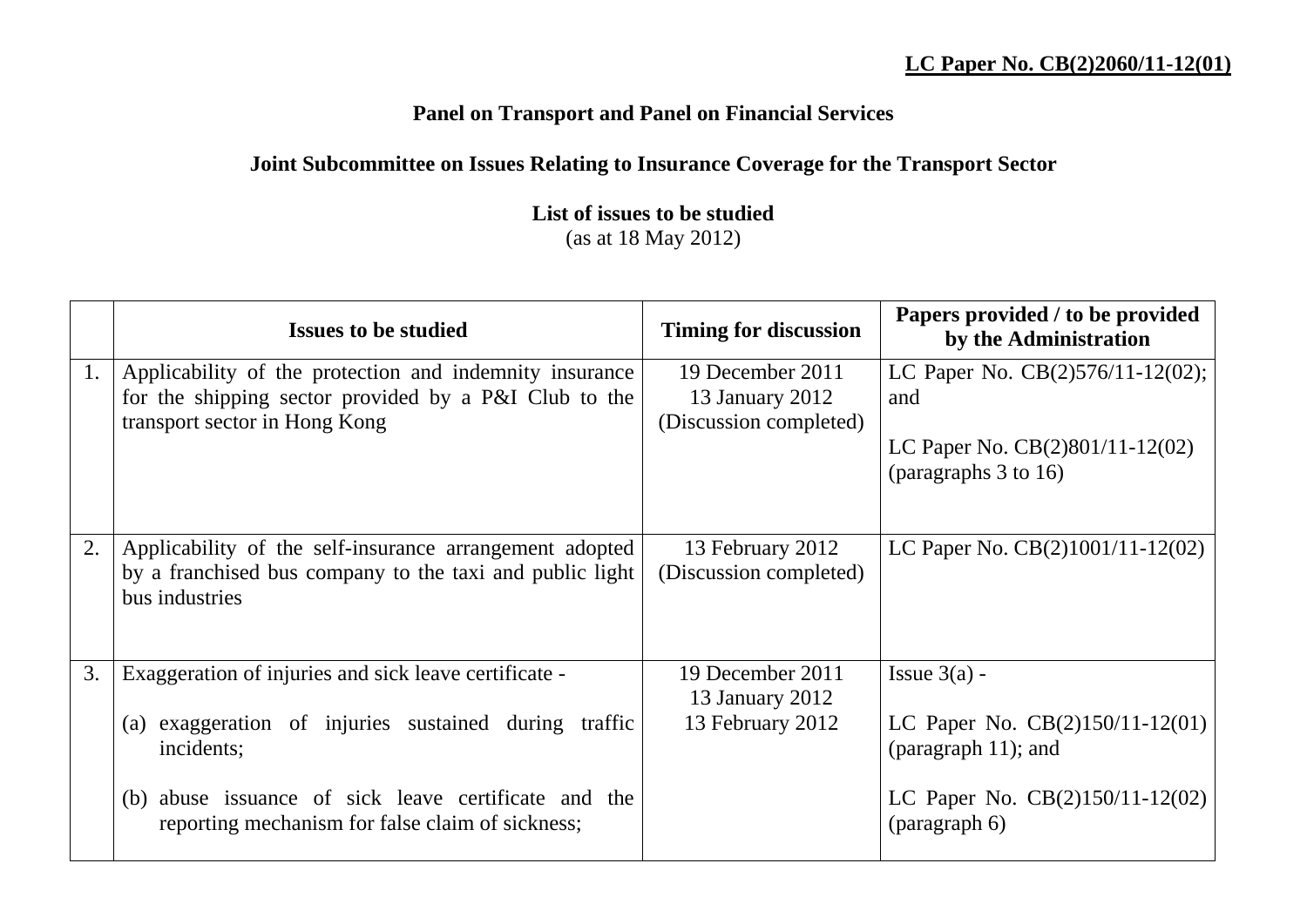|    | <b>Issues to be studied</b>                                                                                                                                                                                                                                                                                                                         | <b>Timing for discussion</b> | Papers provided / to be provided<br>by the Administration                                                                                                                                                                                                                                                                                                                                          |
|----|-----------------------------------------------------------------------------------------------------------------------------------------------------------------------------------------------------------------------------------------------------------------------------------------------------------------------------------------------------|------------------------------|----------------------------------------------------------------------------------------------------------------------------------------------------------------------------------------------------------------------------------------------------------------------------------------------------------------------------------------------------------------------------------------------------|
|    | (c) overseas experience in tackling false or exaggerated<br>claims<br>(d) handling of patients with prolonged recovery after<br>injuries in the public healthcare system of Hong Kong<br>and overseas jurisdictions; and<br>(e) feasibility of setting up an insurance fraud detection<br>mechanism (e.g. insurance fraud register) in Hong<br>Kong |                              | Issues $3(a)$ to $3(c)$ -<br>LC Paper No. CB(2)801/11-12(02)<br>(paragraphs 17 to 25);<br>LC Paper No. $CB(2)801/11-12(03)$<br>(information provided by the Hong<br>Kong Federation of Insurers); and<br>LC Paper No. $CB(2)1039/11-12(01)$<br>(paragraphs 2 to 3)<br>Issue $3(d)$ -<br>LC Paper No. $CB(2)824/11-12(01)$<br>Issue $3(e)$ -<br>LC Paper No. $CB(2)1039/11-12(01)$<br>(paragraph 4) |
| 4. | Continuous rise in insurance premium; and limited<br>number of insurers to underwrite taxi and public light bus<br>("PLB") insurance                                                                                                                                                                                                                | 12 April 2012                | LC Paper No. CB(2)150/11-12(01)<br>(paragraphs 3 to 6); and<br>LC Paper No. $CB(2)150/11-12(02)$<br>(paragraphs 2 to 5)                                                                                                                                                                                                                                                                            |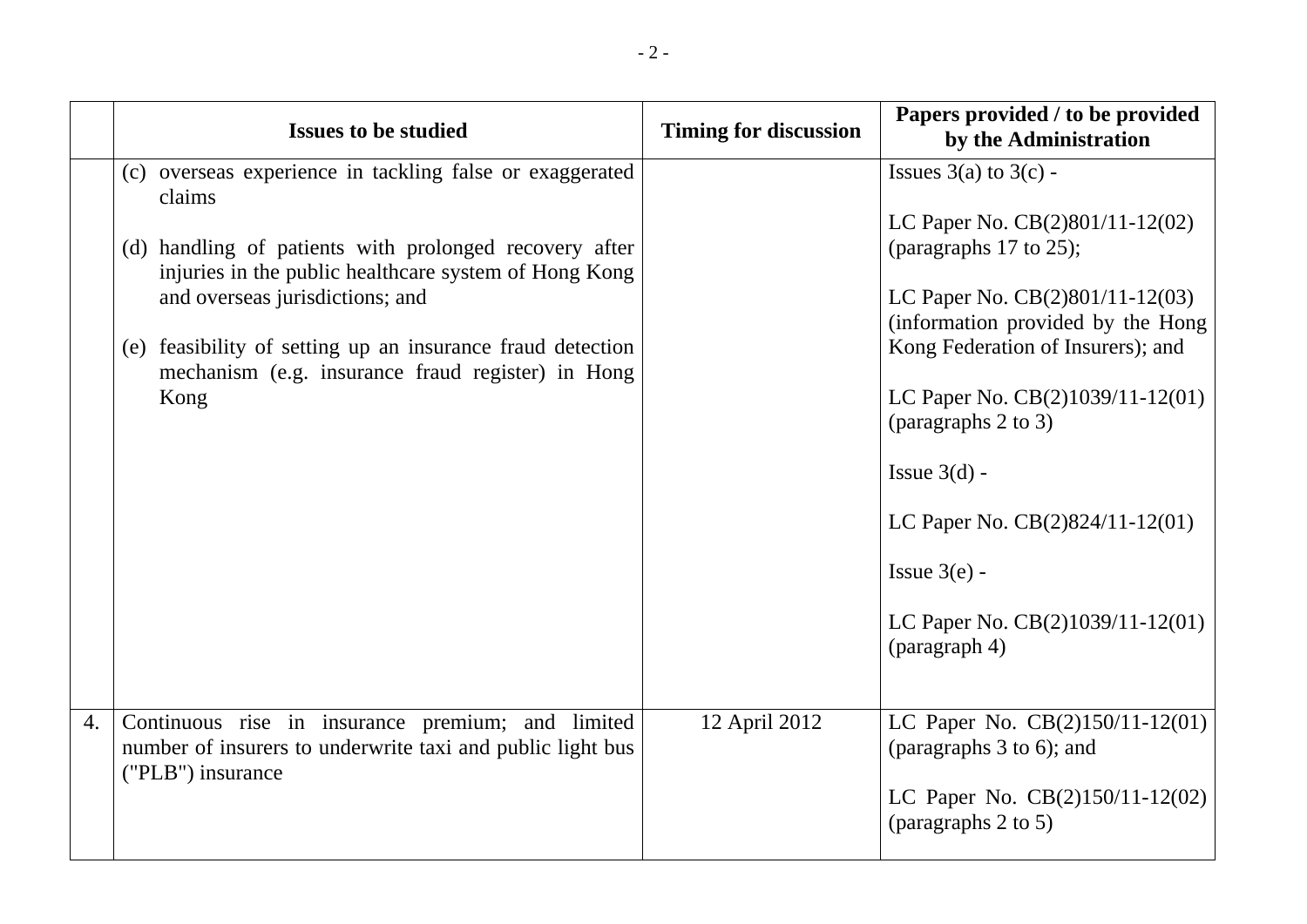|    | <b>Issues to be studied</b>                                                                                                                                                                | <b>Timing for discussion</b>            | Papers provided / to be provided<br>by the Administration  |
|----|--------------------------------------------------------------------------------------------------------------------------------------------------------------------------------------------|-----------------------------------------|------------------------------------------------------------|
| 5. | No claim discount ("NCD") -                                                                                                                                                                | 12 April 2012                           | Issues $5(a)$ and $5(b)$ -                                 |
|    | (a) deduction of NCD where taxi or PLB drivers are<br>eventually found not at fault in traffic accidents; and                                                                              |                                         | LC Paper No. $CB(2)150/11-12(01)$<br>(paragraphs 7 and 8)  |
|    | (b) reduction in NCD of the other PLBs when one PLB of<br>the same fleet has been involved in a traffic accident                                                                           |                                         | Issue $5(a)$ -                                             |
|    |                                                                                                                                                                                            |                                         | LC Paper No. $CB(2)150/11-12(02)$<br>(paragraphs 7 to 9)   |
| 6. | Processing of claims -                                                                                                                                                                     | 12 April 2012                           | Issue $6(a)$ -                                             |
|    | (a) refusal of insurers to process claims or accept a<br>reconciliation agreement signed between taxi/PLB<br>driver with the third party involved in a traffic                             |                                         | LC Paper No. $CB(2)150/11-12(01)$<br>(paragraphs 9 and 10) |
|    | accident; and                                                                                                                                                                              |                                         | Issues $6(a)$ and $6(b)$ -                                 |
|    | (b) refusal of insurers to process claims after the expiry of<br>the period for taxi/PLB drivers to report to insurance<br>companies the occurrence of traffic accidents within<br>14 days |                                         | LC Paper No. $CB(2)150/11-12(02)$<br>(paragraph 10)        |
| 7. | The right of the aided person to select his/her own<br>solicitor under the Legal Aid Ordinance (Cap. 91)                                                                                   | 26 April 2012<br>(Discussion completed) | LC Paper No. CB(2)1799/11-12(02)                           |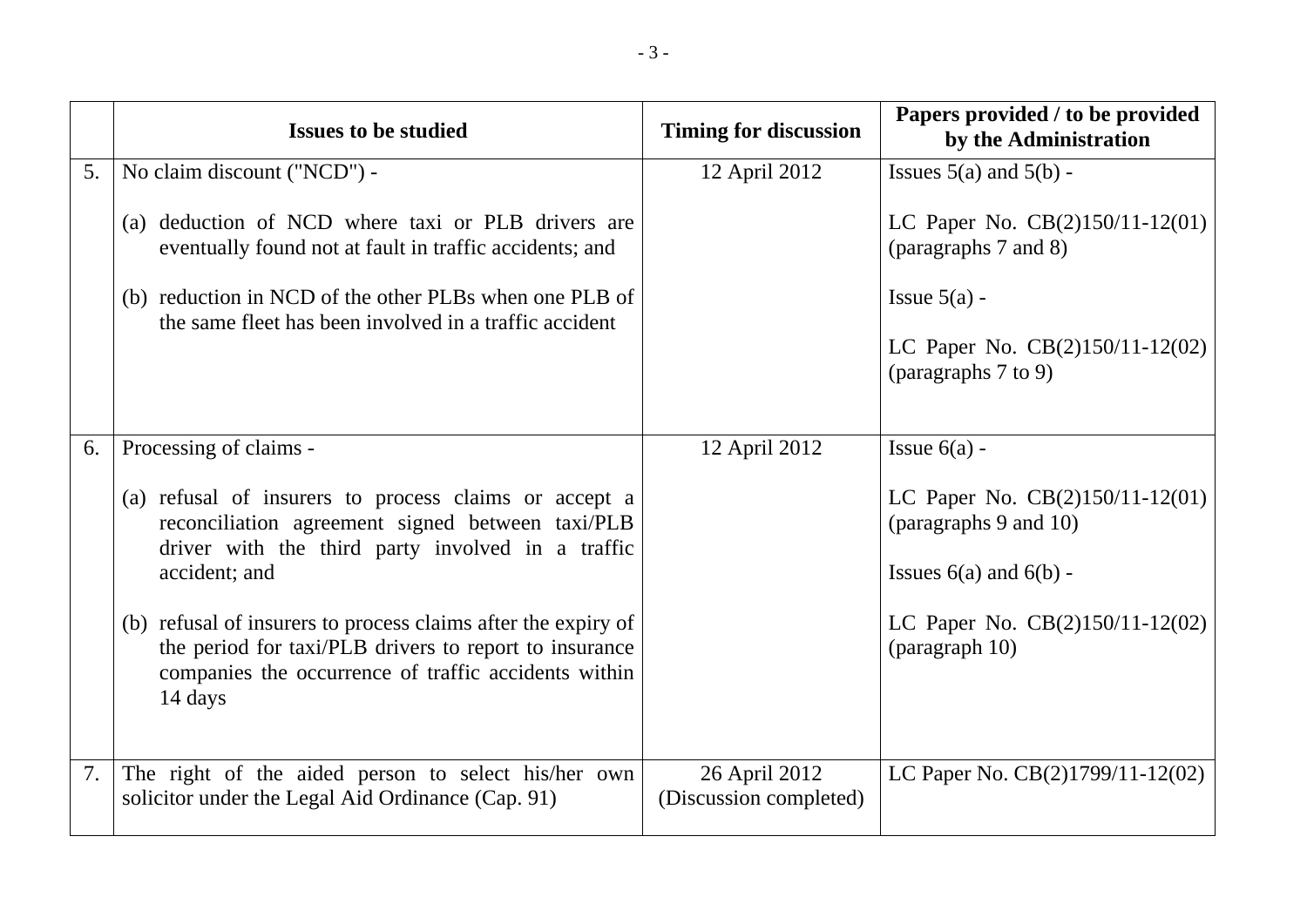|     | <b>Issues to be studied</b>                                                                                                                                                                                                                                                                                                                                                                                                                                                         | <b>Timing for discussion</b>                             | Papers provided / to be provided<br>by the Administration                                                                                  |
|-----|-------------------------------------------------------------------------------------------------------------------------------------------------------------------------------------------------------------------------------------------------------------------------------------------------------------------------------------------------------------------------------------------------------------------------------------------------------------------------------------|----------------------------------------------------------|--------------------------------------------------------------------------------------------------------------------------------------------|
| 8.  | Notification of the vehicle owner in the event of a traffic<br>accident involving a rentee-driver and their respective<br>liabilities in the traffic accident                                                                                                                                                                                                                                                                                                                       | 12 April 2012<br>26 April 2012<br>(Discussion completed) |                                                                                                                                            |
| 9.  | Insurance policy terms and conditions -<br>(a) taxi/PLB owners' potential liabilities arising from their<br>drivers' drink/drug driving;<br>(b) insurance coverage for vehicles running on the roads<br>when typhoon signal No. 8 or above is hoisted; and<br>(c) definition of high-risk occupation in insurance policy<br>for the transport sector                                                                                                                                | 26 April 2012                                            | Issue $9(a)$ -<br>LC Paper No. CB(2)150/11-12(02)<br>(paragraph 11)<br>Issue $9(b)$ -<br>LC Paper No. CB(2)150/11-12(02)<br>(paragraph 12) |
| 10. | Traffic Accident Victims Assistance Scheme -<br>(a) monitoring of claims of assistance under the Scheme<br>(e.g. vetting of sick leave certificates and information<br>provided by applicants to the Social Welfare<br>Department); and<br>(b) statistics and analysis of fraudulent claims of<br>Scheme<br>(including)<br>under the<br>assistance<br>the<br>prosecution figures, successful convictions and their<br>penalties, and the amount of money involved in such<br>cases) | 7 May 2012                                               | LC Paper No. CB(2)1799/11-12(03)                                                                                                           |